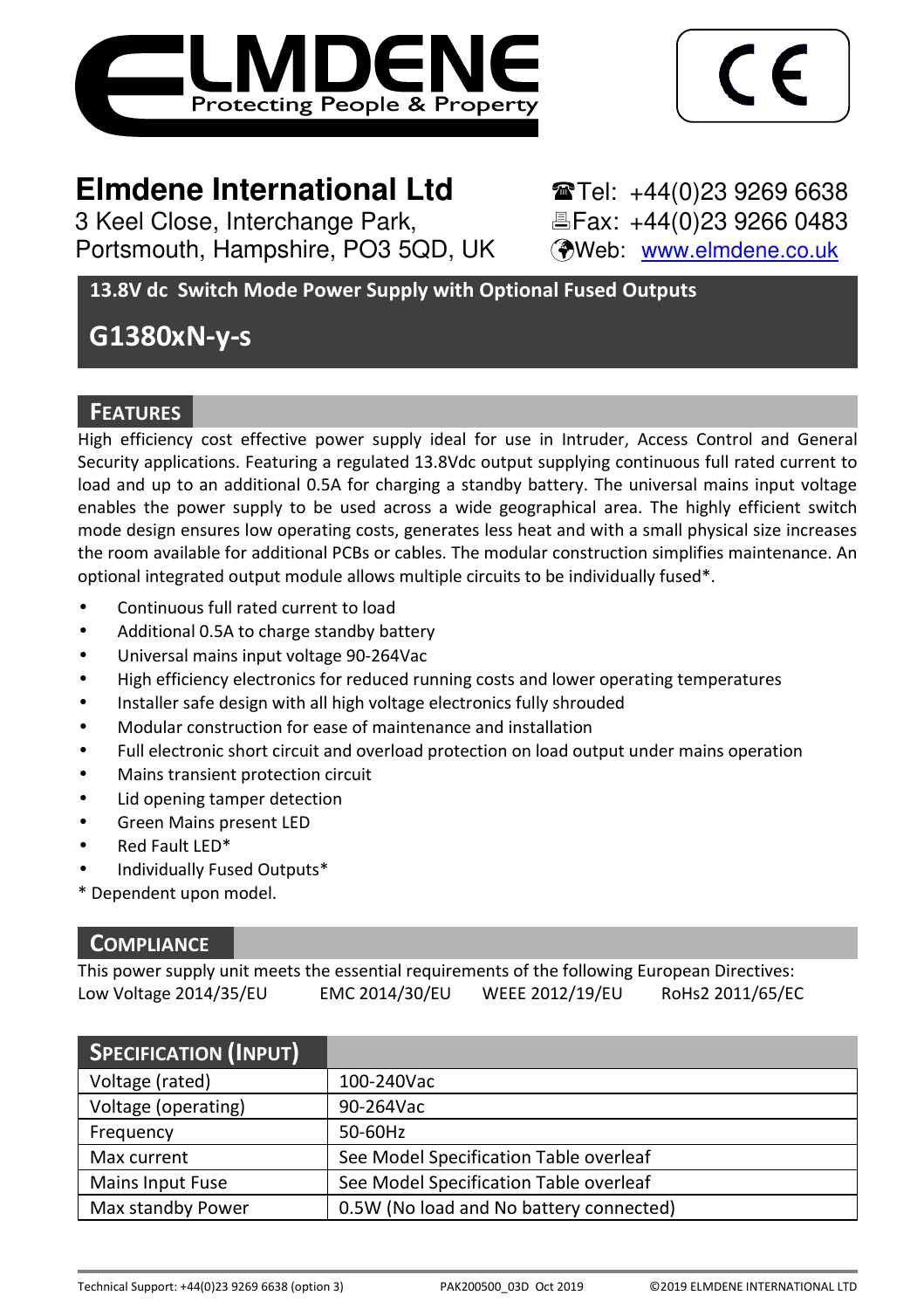

| <b>SPECIFICATION (OUTPUT)</b> |                                                             |
|-------------------------------|-------------------------------------------------------------|
| Voltage                       | 13.4 - 14.2Vdc (13.8Vdc nominal) on mains power             |
|                               | 10.0 - 12.3Vdc on battery standby                           |
| Max load current              | See Model Specification Table overleaf                      |
| Ripple                        | 150 mV pk-pk max                                            |
| Load output Fuse              | See Model Specification Table overleaf                      |
| Overload                      | Electronic shutdown until overload or short circuit removed |
|                               | (under mains power only)                                    |

| <b>STANDBY BATTERY</b>  |                                 |
|-------------------------|---------------------------------|
| Battery Type            | 12V Valve Regulated Lead Acid   |
| <b>Battery Capacity</b> | See below under enclosure size. |

| <b>LOCAL INDICATORS</b> |                                 |
|-------------------------|---------------------------------|
| MAINS LED (Green)       | Mains present                   |
| FAULT LED (Red)*        | Fault present: Output fuse fail |

**\***Not 4A or 5A

| <b>SIGNALLING OUTPUTS</b> |                                                    |
|---------------------------|----------------------------------------------------|
| Lid Tamper                | N/O volt free contact (See Table for rating).      |
|                           | Note: Contact open when lid opened by normal means |
|                           | (TAMPER ACTIVE condition).                         |

| <b>FUSED OUTPUTS (OPTIONAL)</b> |           |                 |               |                 |  |  |
|---------------------------------|-----------|-----------------|---------------|-----------------|--|--|
| Model                           | G1380xN-s | G1380xN-2-s     | G1380xN-4-s   | G1380xN-8-s     |  |  |
| No. of fused outputs            |           |                 |               |                 |  |  |
| <b>Fuse Value</b>               | See table | 2 x (max load   | 4 x (max load | 8 x (max load   |  |  |
|                                 | overleaf  | current $/ 2$ ) | current $(4)$ | current $/ 8$ ) |  |  |

| <b>MECHANICAL</b>                                        |                      |                |      |                                   |             |                |
|----------------------------------------------------------|----------------------|----------------|------|-----------------------------------|-------------|----------------|
| Model                                                    | G1380xN-y-A          | G1380xN-y-B    |      |                                   | G1380xN-y-C | G1380xN-y-F    |
| <b>Enclosure Dimensions</b><br>w x h x d (mm) [external] | 230 x 200 x 80       | 355 x 330 x 80 |      | 330 x 275 x 80                    |             | 380 x 230 x 75 |
| <b>Battery Capacity</b>                                  | $1 \times NP7 (8Ah)$ |                |      | 1 x NP17 (18Ah)   1 x NP17 (18Ah) |             | 1 x NP7 (8Ah)  |
| Weight (kg)                                              | 1, 1.5, 2, 3A        | 1, 2, 3A       | 4,5A | 1, 2, 3A                          | 4.5A        | 1, 2, 3A       |
| (Excluding Battery)                                      | 2.0                  | 3.9            | 4.3  | 3.3                               | 3.7         | 3.5            |

| <b>ENVIRONMENTAL</b>    |                                                |
|-------------------------|------------------------------------------------|
| Temperature – Operating | -10 to +40°C (operating) 75% RH non-condensing |
| Temperature - Storage   | $-20$ to $+80^{\circ}$ C (storage)             |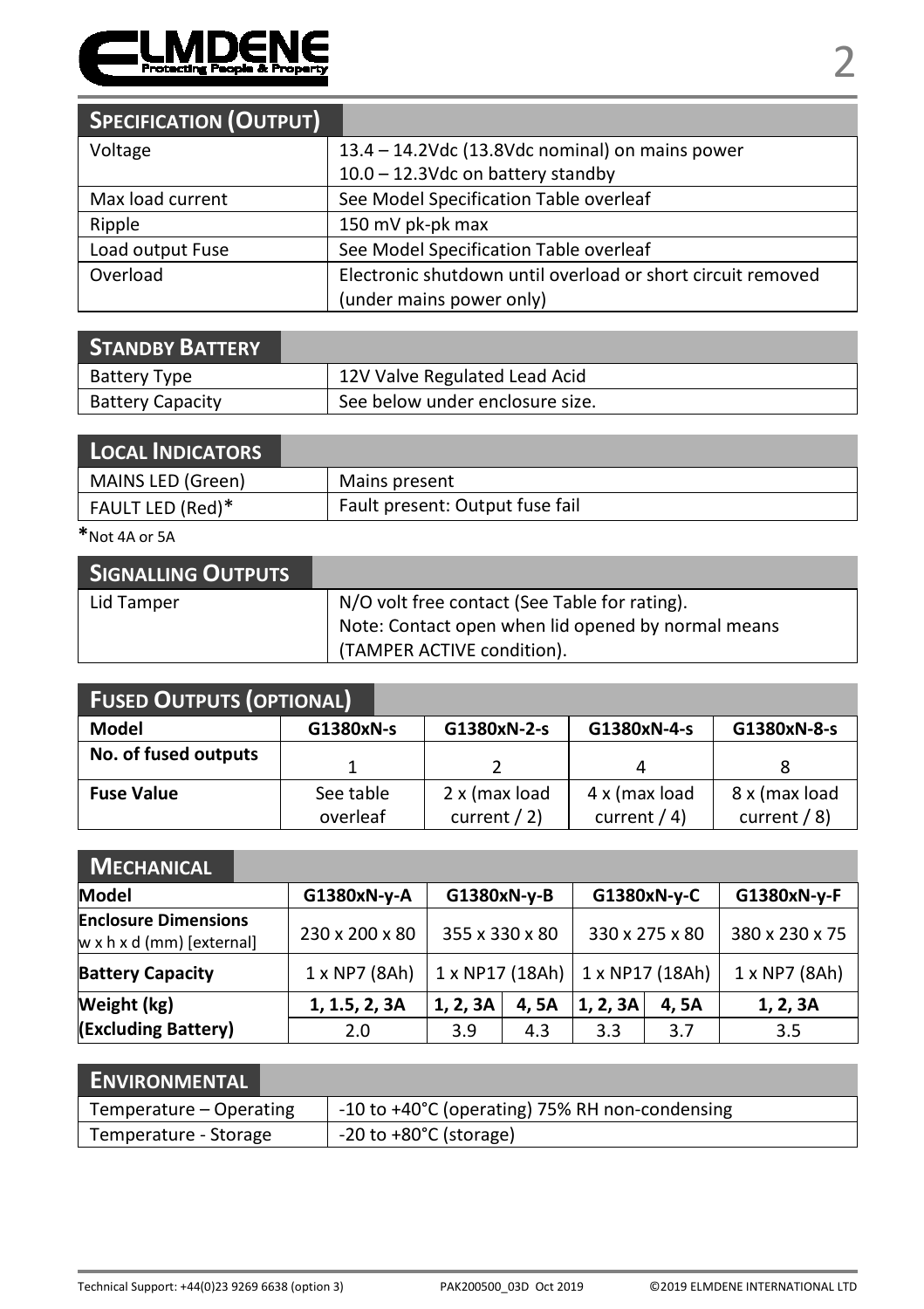

| <b>CONNECTIONS</b> |                                   |
|--------------------|-----------------------------------|
| +LOAD              | +ve voltage O/P to load equipment |
| -LOAD              | -ve voltage O/P to load equipment |
| +BATT              | Red lead to standby battery       |
| -BATT              | Black lead to standby battery     |
| Tamper x 2         | Tamper voltfree contact           |

## **INSTALLATION INSTRUCTIONS**

This unit is only suitable for installation as permanently connected equipment. The PSU is *NOT SUITABLE* for external installation*. EQUIPMENT MUST BE EARTHED*. Before installation, ensure that external disconnect device is *OFF*. The PSU should be installed via a 3A fused spur according to all relevant safety regulations applicable to the application.







#### **Mounting**

- 1) Mount securely in correct orientation allowing minimum clearance see diagram.
- 2) Route mains and low voltage output cables via different knockouts and/or cable entry holes.
- 3) Use bushes and cable glands rated to UL94 HB minimum.

#### **Mains Power Up**

- 4) Attach correctly rated mains cable (minimum 0.5mm<sup>2</sup> [3A], 300/500Vac) and fasten using cable ties.
- 5) Apply mains power. Check for 13.8Vdc on load outputs. Check green Mains LED is on.
- 6) Disconnect mains power.

### **Load Output**

- 7) Attach correctly rated load cable and fasten using cable ties. Note polarity.
- 8) Apply mains power. Check green Mains LED is on.
- 9) **NOTE**: Red LED may be illuminated (dependent upon model) to indicate that no battery has been connected. This is normal.
- 10) Verify load is operating correctly.
- 11) Disconnect mains power.

#### **Standby Battery – NOTE: Ensure batteries being fitted to this unit are in good condition**

- 12) Where not integral to PSU PCB, attach supplied battery cables to terminal block and battery. **NOTE:** ensure correct polarity of battery connections: **+ve** use **red** lead, **-ve** use **black** lead.
- 13) Apply mains power. Check green Mains LED is on.
- 14) Check there is no fault indication on Red LED (dependent on model).
- 15) Disconnect mains power. Check that the batteries continue to supply voltage and current to the load. The Green LED should be off.

**NOTE**: Batteries must have sufficient charge to supply the load

- 16) Reconnect mains power. Green LED should be on.
- 17) Remove Load fuse and check red Fault LED is on (dependent on model).
- 18) Replace Load fuse. Check red Fault LED is off (dependent on model).